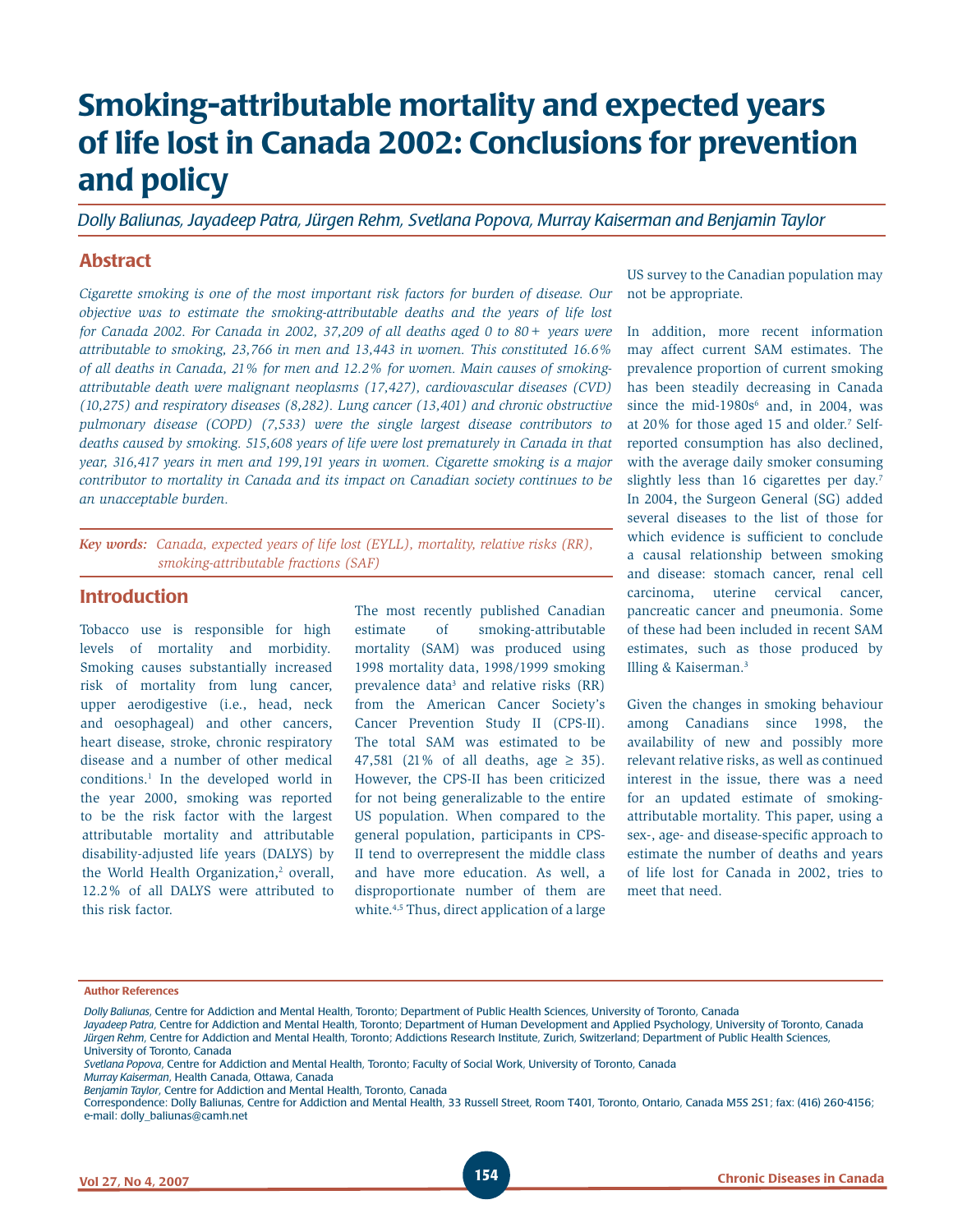## **Method**

The aim of the present study was to estimate the proportion of deaths caused by smoking and the number of premature deaths in Canada for the year 2002. Several elements necessary for this estimate are described below: the method for identification of diseases, the measurement of smoking prevalence, the determination of risk relationships and attributable fractions, and the mortality data source.

#### **Identification of diseases and meta***analyses*

To identify the malignant and nonmalignant health conditions for inclusion in the SAM estimate, this analysis was guided by the *Health Consequences of Smoking: A Report of the Surgeon General*, 1 which considers the following criteria in judgments of causality: consistency, strength of association, specificity, temporality, coherence, dose-response and experimental evidence. The 2004 SG report implemented a standardized, hierarchical language to summarize conclusions about causality, the strongest of which is "evidence is sufficient to infer causality". Our analyses include only health outcomes for which this conclusion was reached.

Once identified, conditions were translated into corresponding codes from the tenth revision of the *International Classification of Diseases (ICD-10)*. Finally, a comprehensive search strategy of current meta-analyses was performed for each disease category and its risk relationship with smoking.

Meta-analyses were identified using the PubMed and OVID (1966−January Week 3, 2005) databases. Search criteria were as follows: smoking or tobacco, metaanalysis, and each malignant and nonmalignant disease category described in this paper.

Meta-analyses that included measures of smoking dose were preferred over those that only used the "current", "former" or "never" categories. However, if relative risks (RR) for dose-responses were not found

from the studies, we used the "current/ former/never" or "ever/never" category where available. Similarly, analyses that included age- and sex-stratified estimates of relative risk were preferred over more crude estimates.

In cases where a more current metaanalysis did not exist, the analysis from English et al. was used.<sup>8</sup> When a metaanalysis was published later than 1995, there was usually only one that presented data on smoking dose, so it was used as the source of relative risk. If there was more than one, all were examined and the most comprehensive one was chosen, based on smoking dose and age categories.

#### *Prevalence of smoking in Canada*

Smoking prevalence for different levels of smoking consumption was obtained from the Canadian Community Health Survey (Cycle 2.1).9 Categories included current, former and never smokers by sex and age group. Current smokers were those who reported occasional smoking or daily smoking (cigarettes per day dose-response: e.g., 1-14, 15-24, 25+ cigs/day; < 20 or ≥ 20 cigs/day, etc.). For each disease for which the identified meta-analysis included dose-response-specific RRs, prevalence estimates were calculated using the same categorizations of smoking consumption. The prevalence of non-smokers whose home is also inhabited by a person who smokes was available as well from the CCHS data set and it was used to calculate 2002 passive smoking deaths.

To ensure comparability between the CCHS sample and the Canadian population, the sample was weighted prior to calculating prevalence, based on sex and age groups. The age groups used were 15-29, 30-44, 45-59, 60-69, 70-79 and 80+.

#### *Mortality data*

Mortality data in Canada for the year 2002 were obtained from Statistics Canada coding according to ICD-10.10 Table 1 shows the disease conditions that were used, by diagnosis, and the source of measure of association or smoking-attributable fraction (SAF).

### *Computing smoking-attributable fractions (SAF) of mortality*

"Smoking-attributable fraction" (SAF) is defined as the fraction of the disease in the population that would not have occurred if the effects associated with smoking were absent.24,25

SAFs were assessed for specific causes of natural and unnatural deaths by two methods:

- disease smokingattributable fractions were calculated by combining smoking prevalence from CCHS and relative risk estimates from meta-analyses. • Chronic
- Fire injury was calculated using direct estimates of smoking involvement from the Council of Canadian Fire Marshals and Fire Commissioners.23

We used the most comprehensive metaanalysis for each condition, as indicated in Table 1. The age- and sex-specific relative risk (where available) for each condition was combined with different levels of smoking for each sex and age group and an attributable fraction was obtained using the following formula.<sup>24,25</sup>

$$
SAF = \left[\sum_{i=1}^{6} P_i (RR_i - 1)\right] / \left[\sum_{i=0}^{6} P_i (RR_i - 1) + 1\right]
$$

*i*: smoking category with baseline category or never smoking  $i = 0$ .

RR (*i*): relative risk at smoking level *i* compared to never smoking

P (*i*): prevalence of the *i* th category of smoking

The SAFs were then applied to the mortality data to estimate the smoking-attributable mortality (SAM) by age and sex.

Passive-smoking-attributable mortality (PSAM), was derived by applying age- and sexspecific relative risk and rates of mortality from lung cancer and ischemic heart disease (IHD) to the population of Canadians who have never smoked but who are exposed to environmental tobacco smoke (ETS) from spouses and other sources. Relative risks estimates were obtained from the most comprehensive meta-analyses applicable to Canada. Our estimates for ETS mortality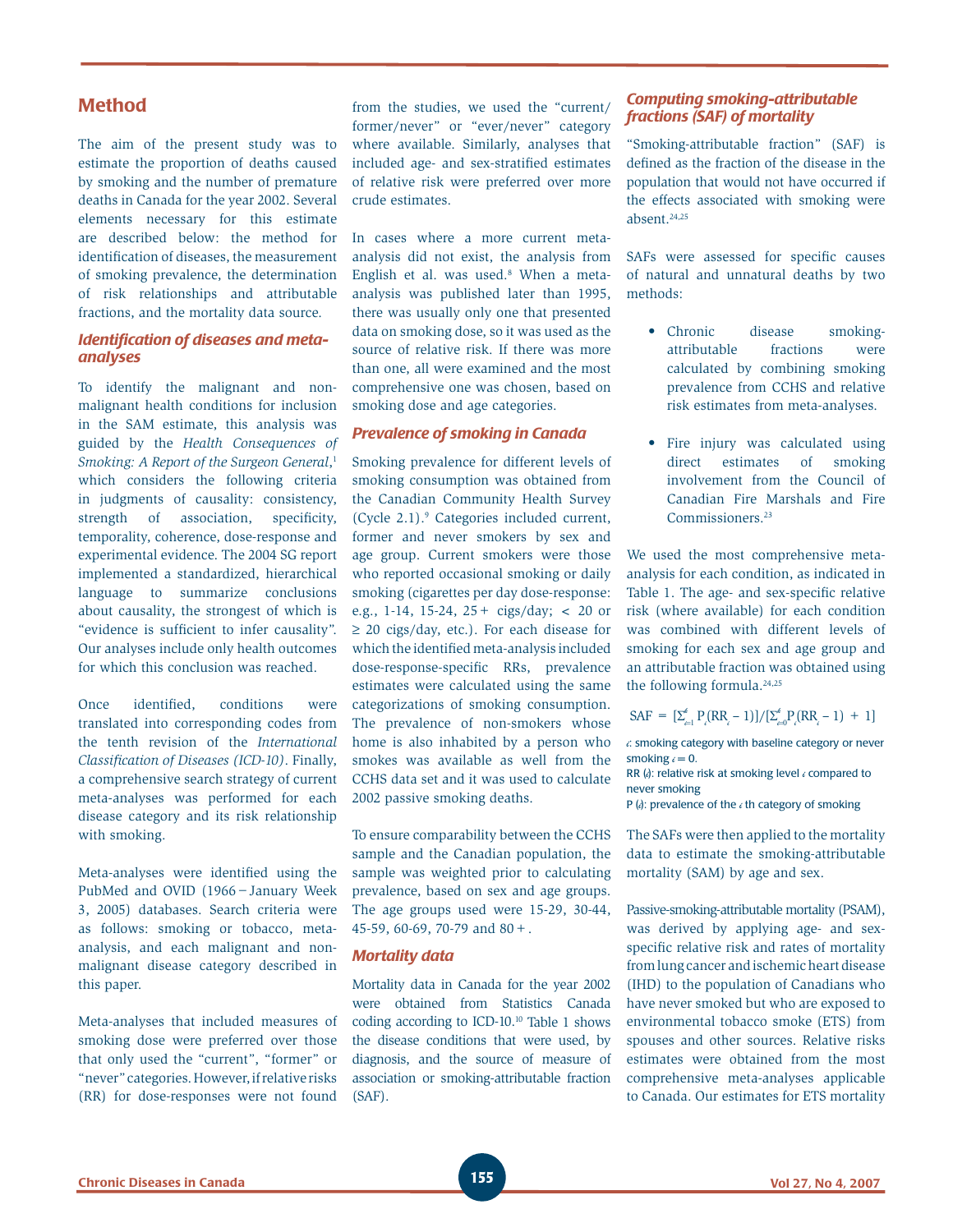| <b>TABLE 1</b>                                                           |
|--------------------------------------------------------------------------|
| Smoking-related disease categories and sources of measure of association |

| <b>Condition</b>                                                               | $ICD-10$                             | <b>Source from meta-</b><br>analysis or SAF                                                     |
|--------------------------------------------------------------------------------|--------------------------------------|-------------------------------------------------------------------------------------------------|
| Mental and behavioural disorders due<br>to use of tobacco                      | <b>F17</b>                           | 100% SAF per definition                                                                         |
| <b>Malignant neoplasms</b>                                                     |                                      |                                                                                                 |
| Oropharyngeal cancer                                                           | COO-C14, DOO.O                       | English et al., 1995                                                                            |
| Oesophageal cancer                                                             | C15, D001                            | English et al., 1995                                                                            |
| <b>Stomach cancer</b>                                                          | C <sub>16</sub> , D <sub>002</sub>   | Tredaniel et al., 1997                                                                          |
| <b>Pancreatic cancer</b>                                                       | C <sub>25</sub> , D <sub>01.90</sub> | English et al., 1995                                                                            |
| Laryngeal cancer                                                               | C32, D02.0                           | English et al., 1995                                                                            |
| Trachea, bronchus and lung cancers                                             | C32, D02.0                           | Simonato et al., 2001                                                                           |
| <b>Cervical cancer</b>                                                         | C53, D06                             | Plummer et al., 2003                                                                            |
| Uninary tract cancer                                                           | C64-C68                              | Zeegers et al., 2000                                                                            |
| Renal cell carcinoma                                                           | C64                                  | <b>Hunt, 2005</b>                                                                               |
| <b>Bladder cancer</b>                                                          | C67, D09.0                           | Brennan et al., 2000; 2001                                                                      |
| Acute myeloid leukaemia                                                        | C92.0                                | Brownson et al., 1993                                                                           |
| Cardiovascular diseases                                                        |                                      |                                                                                                 |
| Ischaemic heart disease                                                        | $120 - 125$                          | Law, 1997 and Law, 2003                                                                         |
| Pulmonary circulatory disease                                                  | $126 - 128$                          | English et al., 1995                                                                            |
| Cardiac arrhythmias                                                            | $147 - 149$                          | <b>Follow IHD</b>                                                                               |
| Heart failure; complications and ill-<br>defined descriptions of heart disease | $150 - 151$                          | <b>Follow IHD</b>                                                                               |
| Cerebrovascular diseases                                                       | 160-169                              | English et al., 1995                                                                            |
| <b>Atherosclerosis</b>                                                         | 170-179                              | English et al., 1995                                                                            |
| Respiratory or intestinal diseases                                             |                                      |                                                                                                 |
| Pneumonia and Influenza                                                        | $J10-J18$                            | English et al., 1995                                                                            |
| Chronic obstructive plumonary disease                                          | J40-J44                              | Single et al., 1996 (cost study)                                                                |
| <b>Ulcers</b>                                                                  | K <sub>25</sub> -K <sub>28</sub>     | English et al., 1995                                                                            |
| Conditions arising during the perinatal<br>period (maternal use)               |                                      |                                                                                                 |
| Low birth weight and short gestation                                           | P05-P07                              | English et al., 1995                                                                            |
| Sudden infant death syndrome                                                   | <b>R95</b>                           | English et al., 1995                                                                            |
| Unintentional injuries                                                         |                                      |                                                                                                 |
| <b>Fires</b>                                                                   | X00-X09                              | <b>Council of Canadian Fire Marshals</b><br>and Fire Commissioners. Annual<br>Report 2000, 2003 |

ICD = *International Classifi cation of Diseases, Version 10*

SAF = smoking-attributable fraction

used an RR estimate of 1.21<sup>26</sup> for lung cancer and RR estimate of 1.2427,28 for IHD, which are consistent with other results. Zhong et al.<sup>29</sup> cited an RR estimate of  $1.2$ for lung cancer from a meta-analysis of 35 case-control and five cohort studies. Taylor (2001) estimated an RR estimate of 1.21 for Western industrialized countries. The incidence density ratio (relative risk) associated with exposure to environmental

tobacco smoke for IHD was estimated from two recent meta-analyses. Thun et al.30 noted relative risks of 1.24 for males and 1.23 for females exposed to passive smoking, while He et al.<sup>31</sup> estimated a relative risk of 1.25 for both sexes.

For reasons of comparability and conservatism, we used an RR estimate of 1.21 for lung cancer and an RR estimate of 1.24 for IHD. This method had been employed previously, for the year 1998.<sup>3</sup>

Total 2002 SAM was calculated by summing all chronic disease SAM, pediatric disease SAM and total PSAM for each sex and age group.

Two sensitivity analyses were conducted. For each disease, the lower limit of the confidence interval around relative risk and the lower limit around the confidence interval of the accompanying smoking prevalence estimates were used simultaneously to derive the SAF. As before, the SAF was multiplied by number of deaths to produce SAM estimates. This procedure was repeated with the upper limits of the confidence intervals.

#### *Smoking-attributable expected years of life lost (EYLL)*

Expected years of life lost (EYLL) is a measure of the impact of premature mortality on a population. Persons dying due to smoking consumption would have lived longer if they had not smoked. The average extra time such individuals would have lived is known as the residual life expectancy. For example, if a male dies of chronic obstructive pulmonary disease (COPD) at age 50, in Canada he would have a residual life expectancy of 28.4 years.32 The sum of these extra years for all people dying from smoking in a population is known as EYLL due to smoking. EYLL for each age group category can be estimated from the observed mean age at death in the age interval and the life expectancies tables at the exact ages defining the age interval through interpolation. The life expectancies table for Canada mortality in 2000 is available from the WHO Web site (www.who.int/evidence). In calculating the mean ages within the intervals, the rules specified by the Global Burden of Diseases (GBD) study were followed.<sup>33</sup> EYLL due to smoking in Canada has been calculated for each age group (0-14, 15- 29, 30-44, 45-59, 60-69, 70-79 and 80+) by multiplying the number of smokingattributable deaths by the interpolated life expectancy for the observed mean age at death in the interval. Mean ages for 80+ age group for men (84 years) and women (85 years) were calculated from the life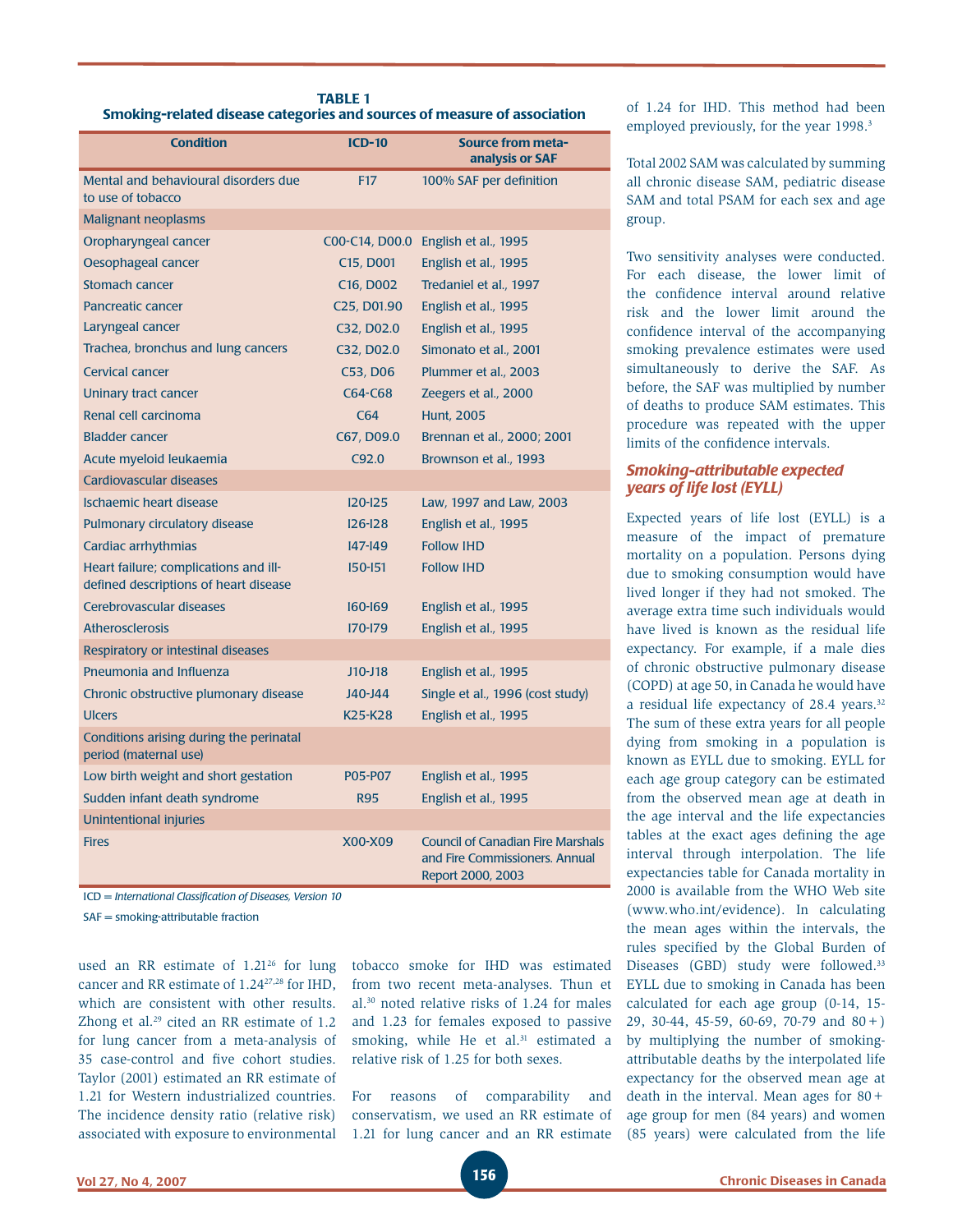table. EYLL was calculated per 100,000 population.

## **Results**

Table 2 gives an overview of the estimated degree of smoking prevalence in Canada by sex and age group. As expected, more men than women were current smokers and the prevalence of current consumption decreased as age increased.

Table 3 provides the estimates of SAM by disease and PSAM for lung cancer and IHD. Overall results in Canada show that 37,209 smoking-attributable deaths were estimated, accounting for 23,766 deaths among men and 13,443 among women for the year 2002, including 58 boys and 34 girls under the age of one who died as a result of smoking-related causes. The 37,209 smoking-attributable deaths constituted 16.6% of all Canadian deaths (there were 223,603 deaths in Canada in 2002).

Most of the deaths attributable to smoking may be grouped into three broad categories. The three largest contributors were cancers (malignant neoplasms), cardiovascular diseases (CVD) and respiratory diseases (see Table 3). Cancer accounted for 46.8% of smoking-attributable deaths (17,427 deaths: m: 11,891; f: 5,566), CVD accounted for 27.6% (10,275 deaths: m: 6,373; f: 3,902), and respiratory disease accounted for 22.3% (8,282 deaths: m: 4,788; f: 3,494). Total deaths due to ETS (lung cancer and IHD) accounted for 2.2% (831 deaths: m: 507; f: 324). With respect to single disease

categories within these broad categories, lung cancer (13,401 deaths: m: 9,028; f: 4,373), IHD (5,343 deaths: m: 3,837; f: 1,506) and COPD (7,533 deaths: m: 4,378; f: 3,155) constituted the largest smokingattributable categories. Together, these three diseases account for more than two thirds (70.6%) of all smoking-attributable deaths in Canada in 2002. Almost two thirds (63.9%) of those who died from smokingrelated causes in Canada were men.

In addition, 2.2% of all smokingattributable deaths (831 deaths: m: 507; f: 324) aged 15 years and over were a result of ETS exposure in 2002. Specifically, 252 Canadians (m: 157; f: 95) died from lung cancer PSAM, while 579 Canadians (m: 350; f: 228) died from IHD PSAM.

For some of the individual causes of death, smoking was responsible for more than 75% of deaths: lung cancer (78.0%), pulmonary circulatory disease (79.1%) and COPD (79.7%). In terms of absolute numbers, more males than females died of smoking-attributable causes. This probably is a reflection of the higher rates of current smoking among males.

Out of 198 fire deaths, smoking caused 28% of mortality (55 deaths).

Canadian residents lost an estimated 515,608 years of EYLL as a result of the premature mortality resulting from cigarette smoking (316,417 years of life lost among men and 199,191 years lost among women). The EYLL rate for deaths due to smoking was 2,151 per 100,000 for men and 1,302 per 100,000 for women aged 0 to 80+ (Table 4). That is, for every 100,000 population, there was an expected loss of 2,151 years of life among men and 1,302 years of life among women as a result of premature death due to smoking. A high EYLL rate for men was observed, indicating higher levels of premature mortality among men compared to women. Cancer was the leading cause of smoking-attributable EYLL in Canada in 2002, responsible for 262,268 years of expected life lost (162,612 male and 99,656 female). CVD caused a loss of 151,604 years (97,824 male and 53,780 female). Respiratory disease caused 79,330 years to be lost (42,007 male and 37,323 female).

Overall, smoking affected more men than women: In men, 21% of the deaths were smoking attributable, compared to 12.2% of the deaths among women.

The overall average age for smokingattributable death was 71.2 years for men and 73.4 years for women. There were no such notable sex differences found between disease categories, except fire injury. For this category, the average age for a smoking-attributable death was 46.7 years for men and 58.0 years for women.

The sensitivity analyses produced a low estimate of 31,210 smoking-attributable deaths (20,594 among men and 10,617 among women). The upper estimate was 44,775 smoking-attributable deaths (27,747 among men and 17,028 among women).

|                                                                                 | <b>TABLE 2</b> |  |  |
|---------------------------------------------------------------------------------|----------------|--|--|
| Estimated smoking prevalence proportions in Canada by sex and age group (years) |                |  |  |

| <b>Smoking categories</b> |             | $15 - 29$ | $30 - 44$ | $45 - 59$ | 60-69 | $70 - 79$ | $80+$ | <b>Overall</b><br>(all ages) |
|---------------------------|-------------|-----------|-----------|-----------|-------|-----------|-------|------------------------------|
| Current                   | Female      | 0.263     | 0.247     | 0.230     | 0.151 | 0.103     | 0.059 | 0.218                        |
|                           | <b>Male</b> | 0.310     | 0.307     | 0.260     | 0.172 | 0.098     | 0.075 | 0.263                        |
| Former                    | Female      | 0.262     | 0.383     | 0.435     | 0.452 | 0.427     | 0.389 | 0.378                        |
|                           | Male        | 0.258     | 0.389     | 0.530     | 0.642 | 0.704     | 0.735 | 0.446                        |
| <b>Never</b>              | Female      | 0.475     | 0.369     | 0.334     | 0.398 | 0.471     | 0.552 | 0.404                        |
|                           | Male        | 0.431     | 0.304     | 0.211     | 0.187 | 0.197     | 0.190 | 0.291                        |
| <b>Total per sex</b>      |             | 1.000     | 1.000     | 1.000     | 1.000 | 1.000     | 1.000 | 1.000                        |

Source: Canadian Community Health Survey, Cycle 2.1 (2003)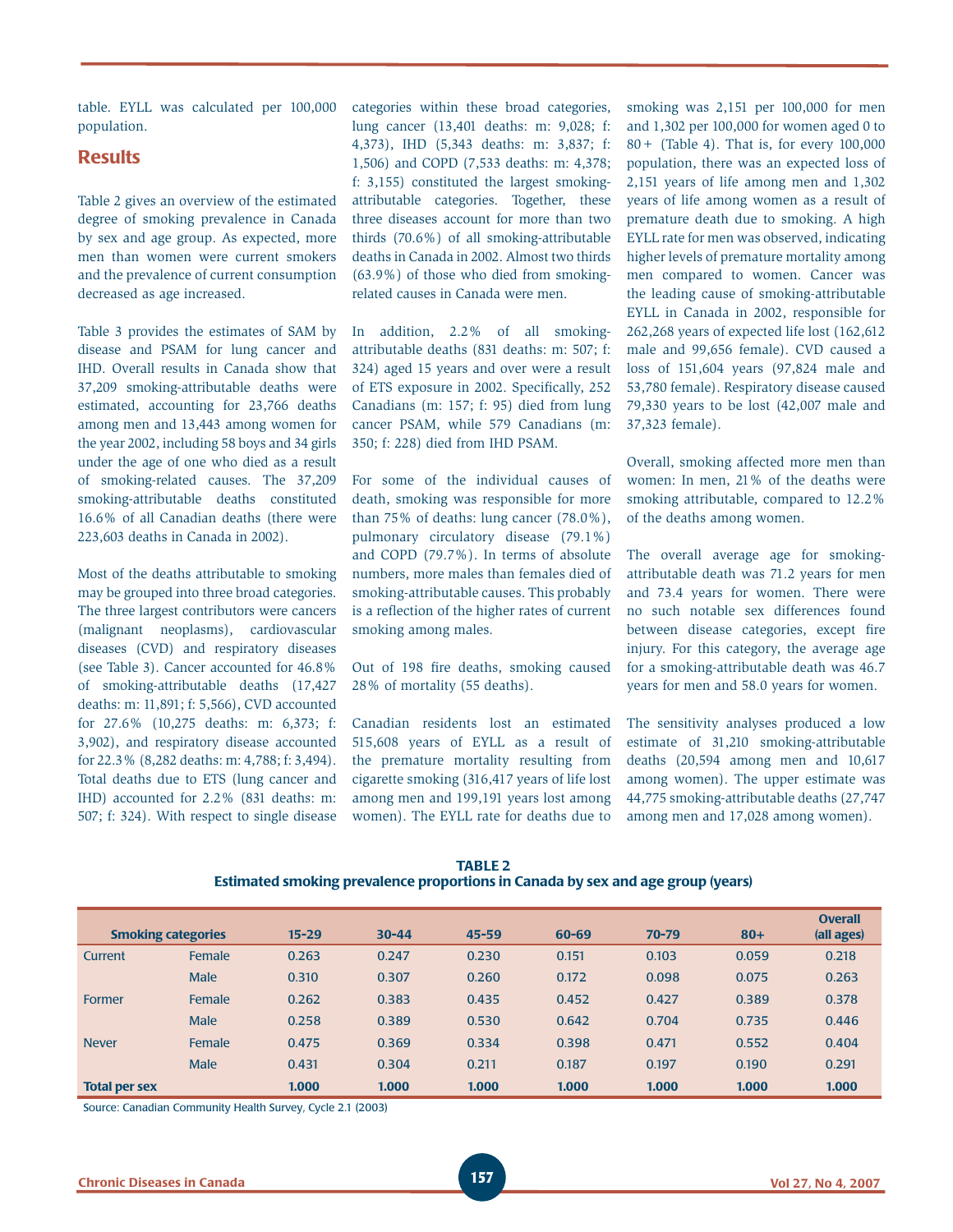| <b>TABLE 3</b>                                                                      |
|-------------------------------------------------------------------------------------|
| Smoking-attributable fractions (SAF), mean age at death and number of deaths due to |
| smoking by sex, age and disease category in Canada, 2002 (continued)                |

| <b>Disease condition*</b>            | <b>SAF in % (all ages)</b> |       | <b>Mean age at death</b> |      | <b>Total</b> |       |                |
|--------------------------------------|----------------------------|-------|--------------------------|------|--------------|-------|----------------|
|                                      | M                          | F     | $\mathbf M$              | F    | M            | F     | <b>Overall</b> |
| <b>ACTIVE SMOKERS</b>                |                            |       |                          |      |              |       |                |
| <b>Malignant neoplasms</b>           |                            |       |                          |      |              |       |                |
| Oropharyngeal cancer                 | 57.0                       | 47.2  | 64.7                     | 68.4 | 430          | 156   | 586            |
| Oesophageal cancer                   | 48.4                       | 38.0  | 67.6                     | 72.9 | 523          | 149   | 672            |
| Stomach cancer                       | 16.1                       | 11.7  | 70.0                     | 70.6 | 184          | 90    | 273            |
| Pancreatic cancer                    | 17.1                       | 12.7  | 68.6                     | 70.2 | 266          | 209   | 475            |
| Laryngeal cancer                     | 67.0                       | 59.1  | 69.9                     | 68.6 | 271          | 52    | 323            |
| Lung cancer                          | 88.6                       | 62.5  | 70.2                     | 68.1 | 9,028        | 4,373 | 13,401         |
| Cervical cancer                      | --                         | 34.7  | 44                       | 58.3 | --           | 126   | 126            |
| Urinary tract cancer                 | 55.1                       | 36.9  | 71.1                     | 73.2 | 1,089        | 364   | 1,452          |
| Renal cell carcinoma                 | 26.5                       | 6.8   | 67.9                     | 69.0 | 221          | 35    | 256            |
| <b>Bladder cancer</b>                | 67.9                       | 51.3  | 75.9                     | 77.0 | 740          | 223   | 964            |
| Acute myeloid leukaemia              | 15.7                       | 13.1  | 69.9                     | 66.9 | 70           | 48    | 118            |
| <b>Total malignant neoplasms</b>     | 60.9                       | 43.2  | 69.9                     | 68.5 | 11,861       | 5,566 | 17,427         |
| <b>Tobacco abuse</b>                 |                            |       |                          |      |              |       |                |
| <b>Total tobacco abuse</b>           | 100.0                      | 100.0 | 64.2                     | 73.4 | 37           | 20    | 57             |
| <b>Cardiovascular diseases</b>       |                            |       |                          |      |              |       |                |
| Ischaemic heart disease              |                            |       |                          |      |              |       |                |
| $Age < 45$ yrs                       | 51.9                       | 45.1  | 36.5                     | 36.4 | 208          | 47    | 254            |
| 45-59 yrs                            | 42.2                       | 37.3  | 52.0                     | 52.0 | 1,128        | 232   | 1,360          |
| 60-69 yrs                            | 29.1                       | 23.4  | 64.5                     | 64.5 | 1,055        | 290   | 1,345          |
| 70-79 yrs                            | 10.0                       | 7.3   | 74.5                     | 74.5 | 664          | 300   | 965            |
| $80+$ yrs                            | 8.9                        | 5.1   | 87.0                     | 87.0 | 782          | 637   | 1,419          |
| <b>Pulmonary circulatory disease</b> | 83.3                       | 76.5  | 70.2                     | 72.9 | 305          | 446   | 751            |
| Cardiac arrythmias                   |                            |       |                          |      |              |       |                |
| $Age < 45$ yrs                       | 50.9                       | 43.8  | 33.9                     | 32.7 | 20           | 6     | 26             |
| 45-59 yrs                            | 42.2                       | 37.3  | 52.0                     | 52.0 | 38           | 12    | 50             |
| 60-69 yrs                            | 29.1                       | 10.5  | 64.5                     | 64.5 | 29           | 10    | 39             |
| 70-79 yrs                            | 10.0                       | 7.3   | 74.5                     | 74.5 | 26           | 13    | 39             |
| $80+$ yrs                            | 8.9                        | 5.1   | 87.0                     | 87.0 | 40           | 47    | 88             |
| <b>Heart failure</b>                 |                            |       |                          |      |              |       |                |
| $Age < 45$ yrs                       | 50.8                       | 44.2  | 33.7                     | 33.8 | 19           | 8     | 26             |
| 45-59 yrs                            | 42.2                       | 37.3  | 52.0                     | 52.0 | 38           | 19    | 57             |
| 60-69 yrs                            | 29.1                       | 23.4  | 64.5                     | 64.5 | 60           | 26    | 86             |
| 70-79 yrs                            | 10.0                       | 7.3   | 74.5                     | 74.5 | 54           | 36    | 89             |
| $80 + yrs$                           | 8.9                        | 5.1   | 87.0                     | 87.0 | 115          | 126   | 241            |
| Cerebrovascular diseases             |                            |       |                          |      |              |       |                |
| $Age < 65$ yrs                       | 39.2                       | 35.2  | 53.1                     | 52.0 | 292          | 207   | 499            |
| $\geq 65$ yrs                        | 14.3                       | 9.6   | 80.7                     | 82.6 | 803          | 814   | 1,617          |

\* For condition defi nition from *International Classifi cation of Diseases, Version 10*, see Table 1.

Note: These results were derived by multiplying SAFs with number of deaths for each category, thereby producing decimal numbers. As a result, there may be rounding errors due to collapsing numbers over different categories.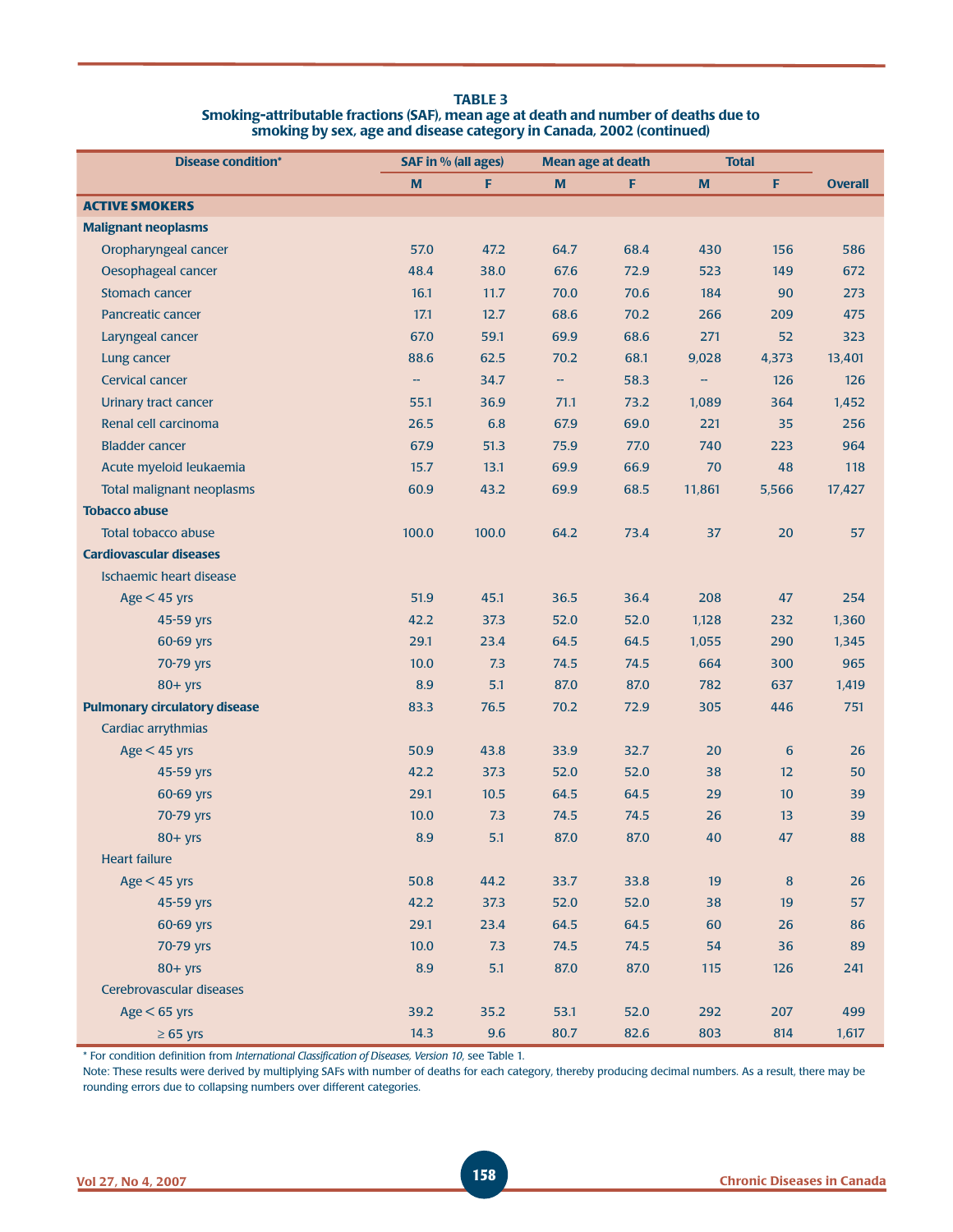| <b>TABLE 3 (continued)</b>                                                   |
|------------------------------------------------------------------------------|
| Smoking-attributable fractions (SAF), mean age at death and number of deaths |
| due to smoking by sex, age and disease category in Canada, 2002              |

| <b>Disease condition*</b>                                        | <b>SAF in % (all ages)</b> |      | <b>Mean age at death</b> |      | <b>Total</b> |        |                |
|------------------------------------------------------------------|----------------------------|------|--------------------------|------|--------------|--------|----------------|
|                                                                  | M                          | F    | M                        | F    | M            | F      | <b>Overall</b> |
| Atherosclerosis                                                  | 31.6                       | 31.3 | 75.4                     | 79.7 | 697          | 628    | 1,325          |
| Total cardiovascular diseases                                    | 18.7                       | 11.3 | 68.5                     | 75.3 | 6,373        | 3,902  | 10,275         |
| <b>Respiratory diseases</b>                                      |                            |      |                          |      |              |        |                |
| Pneumonia/Influenza                                              | 19.9                       | 12.9 | 79.8                     | 82.1 | 410          | 340    | 750            |
| Chronic obstructive pulmonary disease                            | 83.1                       | 75.4 | 79.1                     | 79.0 | 4,378        | 3,155  | 7,533          |
| Total respiratory diseases                                       | 65.4                       | 51.2 | 79.1                     | 79.3 | 4,788        | 3,494  | 8,282          |
| <b>Intestinal diseases</b>                                       |                            |      |                          |      |              |        |                |
| <b>Total ulcers</b>                                              | 48.8                       | 36.7 | 74.6                     | 79.9 | 107          | 83     | 190            |
| <b>Conditions arising during perinatal period (maternal use)</b> |                            |      |                          |      |              |        |                |
| Low birthweight and short gestation                              | 24.7                       | 20.6 | 0.0                      | 0.0  | 37           | 22     | 59             |
| Sudden infant death syndrome                                     | 31.2                       | 26.5 | 0.0                      | 0.0  | 21           | 12     | 33             |
| Total paediatric diseases $<$ 1 year of age                      | 26.7                       | 22.4 | 0.0                      | 0.0  | 58           | 33     | 92             |
| <b>Injury</b>                                                    |                            |      |                          |      |              |        |                |
| Total fire injury                                                | 28.0                       | 28.0 | 46.7                     | 58.0 | 35           | 20     | 55             |
| <b>TOTAL ACTIVE SMOKERS</b>                                      | 37.8                       | 24.0 | 71.2                     | 73.3 | 23,259       | 13,119 | 36,378         |
| <b>PASSIVE SMOKERS</b>                                           |                            |      |                          |      |              |        |                |
| Lung cancer                                                      | 1.5                        | 1.4  | 68.0                     | 67.1 | 157          | 95     | 252            |
| Ischaemic heart disease                                          | 1.6                        | 1.2  | 71.2                     | 79.3 | 350          | 228    | 579            |
| <b>TOTAL PASSIVE SMOKERS</b>                                     | 1.6                        | 1.3  | 70.2                     | 75.7 | 507          | 324    | 831            |
| All smoking-attributable deaths                                  |                            |      | 71.2                     |      | 23,766       | 13,443 | 37,209         |

\* For condition defi nition from *International Classifi cation of Diseases, Version 10*, see Table 1.

Note: These results were derived by multiplying SAFs with number of deaths for each category, thereby producing decimal numbers. As a result, there may be rounding errors due to collapsing numbers over different categories.

## **Discussion**

Tobacco smoking is a major public health concern. It is responsible for significant mortality and years of life lost in Canada. Of the 223,603 deaths in Canada in 2002, almost forty thousand (16.6%) could be attributed to smoking. Among all smokingattributable deaths, 46.8% were due to cancer, followed by CVD at 27.6% and respiratory diseases at 22.3%.

This study found little change in smokingattributable mortality from a previous analysis conducted using 1992 data.<sup>21</sup> In the 1992 study, smoking was estimated to account for 17% of all deaths in 1992, compared to our estimate of 16.6%. There is a wide gap between the two time periods, so a more appropriate comparison may be considered. The present study found lower smoking-attributable mortality than was reported in a recent study using 1998 data.<sup>3</sup> Although the top three causes of death due to smoking were the same between the two studies (lung cancer, ischemic heart disease and chronic obstructive pulmonary disease), their order was different. Among smoking-attributable deaths, this study reported lung cancer (36%) as the top killer, followed by COPD (20%) and IHD (14%). In the Illing article, lung cancer was number one, but the opposite order was reported for IHD (20%) and COPD (14%). It is unclear what the reason is for this difference, but a possible explanation could be the much greater numbers of IHD mortality in 1998 compared to 2002, whereas the numbers for COPD remained fairly similar between these years. This is consistent with an overall trend of increasing COPD and decreasing IHD deaths (IHD only for those under 65) reported for 1989- 1998. The decrease in IHD deaths may be due to either a decrease in IHD incidence, improvement in survival, or both. Also of note is that higher percentages of smoking-attributable mortality due to lung cancer were reported in this study, despite the fact that lung cancer mortality rates in Canada have been slowly decreasing for men and are constant or slightly increasing for women.34

From 1989 to 1998, smoking-attributable mortality was shown to have increased in women, but remained fairly constant in men, resulting in the ratio of male-to-female smoking-attributable mortality decreasing from 2.6 to 1.8 over the same time period.<sup>3</sup> If we make a similar comparison between the 1998 ratio and this current analysis, we note that the ratio of male-to-female smoking-attributable mortality, at 1.77, is similar to that obtained for 1998.

There is one important methodological difference between this paper and the study by Illing and Kaiserman<sup>3</sup>: Our study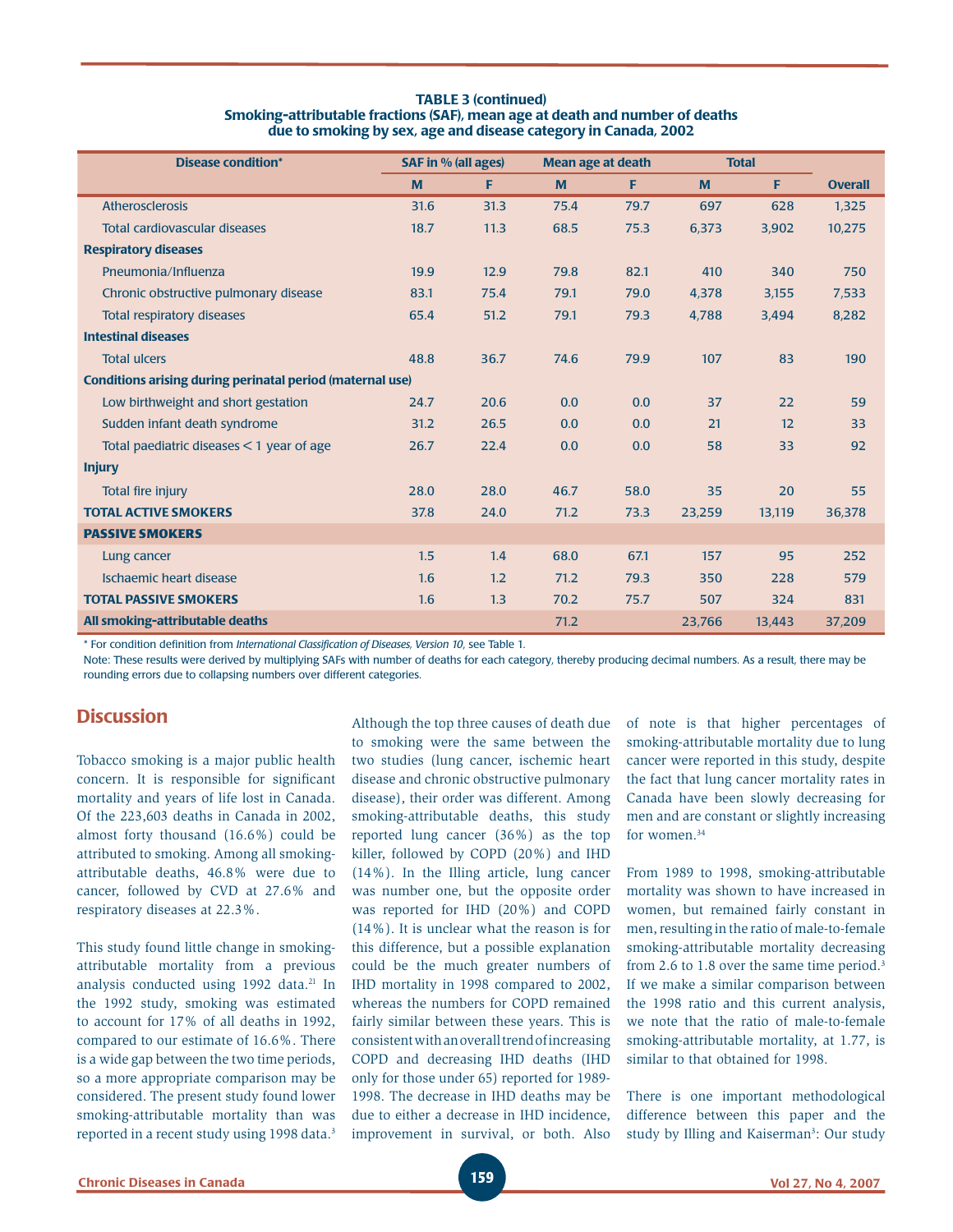**TABLE 4 Expected years of life lost (EYLL) attributable to smoking in Canada 2002 by age, sex and disease category**

| <b>Deaths</b> |           |                |         |                |              |               |            | <b>EYLL</b> |              |
|---------------|-----------|----------------|---------|----------------|--------------|---------------|------------|-------------|--------------|
|               |           |                |         |                |              |               |            |             |              |
| <b>Sex</b>    | Age       | <b>Cancer</b>  | $CVD^*$ | $RD^{**}$      | <b>Total</b> | <b>Cancer</b> | <b>CVD</b> | <b>RD</b>   | <b>Total</b> |
| <b>Male</b>   | $0 - 14$  | n/a            | n/a     | n/a            | 58           | n/a           | n/a        | n/a         | 3,978        |
|               | $15 - 29$ | 5 <sup>5</sup> | 25      | $\overline{2}$ | 40           | 272           | 1,383      | 109         | 2,151        |
|               | $30 - 44$ | 173            | 304     | 19             | 522          | 6,920         | 12,157     | 760         | 20,888       |
|               | 45-59     | 1,975          | 1,462   | 149            | 3.708        | 51,646        | 38,226     | 3,896       | 96,954       |
|               | 60-69     | 3,215          | 1,475   | 526            | 5,371        | 51,279        | 23,528     | 8,390       | 85,672       |
|               | 70-79     | 4.144          | 1,344   | 1,567          | 7,260        | 39,575        | 12,832     | 14,965      | 69,335       |
|               | $80+$     | 2,349          | 1,763   | 2,525          | 6,807        | 12.920        | 9.698      | 13.888      | 37,438       |
|               |           |                |         |                |              | 162,612       | 97,824     | 42,007      | 316,417      |

Rate per 100,000 persons = 2,151 years (men, all ages, all causes EYLL)

| Female | $0 - 14$  | n/a                                                                           | n/a   | n/a            | 33    | n/a    | n/a    | n/a    | 2,459   |
|--------|-----------|-------------------------------------------------------------------------------|-------|----------------|-------|--------|--------|--------|---------|
|        | $15 - 29$ | $\overline{9}$                                                                | 16    | $\overline{2}$ | 29    | 536    | 951    | 119    | 1,750   |
|        | $30 - 44$ | 156                                                                           | 121   | $\overline{9}$ | 293   | 7,001  | 5,411  | 404    | 13,163  |
|        | $45 - 59$ | 1,171                                                                         | 450   | 115            | 1,782 | 35,903 | 13,798 | 3,526  | 54,633  |
|        | 60-69     | 1.404                                                                         | 545   | 400            | 2,412 | 27,729 | 10,758 | 7,900  | 47,643  |
|        | 70-79     | 1,772                                                                         | 850   | 1,064          | 3,807 | 21,636 | 10,376 | 12,991 | 46,486  |
|        | $80+$     | 1.054                                                                         | 1,921 | 1,905          | 5,085 | 6,851  | 12,487 | 12,383 | 33,056  |
|        |           |                                                                               |       |                |       | 99,656 | 53,780 | 37,323 | 199,191 |
|        |           | Rate per 100,000 persons $= 1,302$ years (females, all ages, all-causes EYLL) |       |                |       |        |        |        |         |

Cardiovascular disease

\*\*Respiratory disease

uses pooled relative risk estimates from existing meta-analyses, not relative risks from only one study. This potentially makes our estimates more generalizable to the Canadian population and more reliable through the use of multiple studies. The relative risks used in this current study tended to be lower, decreasing the smokingattributable mortality estimates. It must be acknowledged that SAM estimates will vary based on the underlying assumptions implicit in population-attributable fraction methods, an issue that has engendered debate in Canadian estimates.<sup>35</sup> Our own sensitivity analysis resulted in a low estimate of 31,210 and a high estimate of 44,775.

Despite differences in risk estimation, tobacco smoking is responsible for a substantial number of Canadian deaths. The results of this paper indicate that the trend in smoking-attributable mortality may be stable or even declining. The change in trend may be the result of nearly forty years of tobacco control activities. Since 1965, when the first smoking rates were measured, fewer people have been smoking fewer cigarettes. Indeed, between 1985 and 2002, daily smokers reported smoking four cigarettes fewer per day. In addition, when compared to 1985 data, more smokers in 2002 were distributed in the "light" and "moderate" smoking categories.<sup>36</sup>

Policies and interventions aimed at cessation strategies will be helpful in reducing the short-term mortality burden in Canada. A number of cohort studies and clinical trials have shown that smoking cessation has been shown to reduce all-cause mortality<sup>37,38</sup> and prevent onset or development of cardiovascular39,40 and respiratory diseases<sup>41,42</sup> in particular. Policies affecting adolescents, such as price, availability of cigarettes, smoking bans and the marketing of cigarettes are important to decreasing future smoking mortality. Immediate reductions to smoking-attributable fire deaths may be realized by the federal Cigarette Ignition Propensity Regulation that came into effect on October 1, 2005. This regulation requires that all Canadianmanufactured or imported cigarettes must burn their full length no more than 25% of the time when tested using a standard protocol.

While smoking rates and cigarette consumption in Canada decline, smokingattributable mortality has not yet kept pace due to the latent period between smoking and chronic disease outcomes it thus remains unacceptably high. There is optimism for the future, however. In Canada, in 2004, there were more former than current smokers and the number of former smokers continues to increase. In fact, between 1999 and 2004, the number of current smokers in Canada declined by nearly one million and those who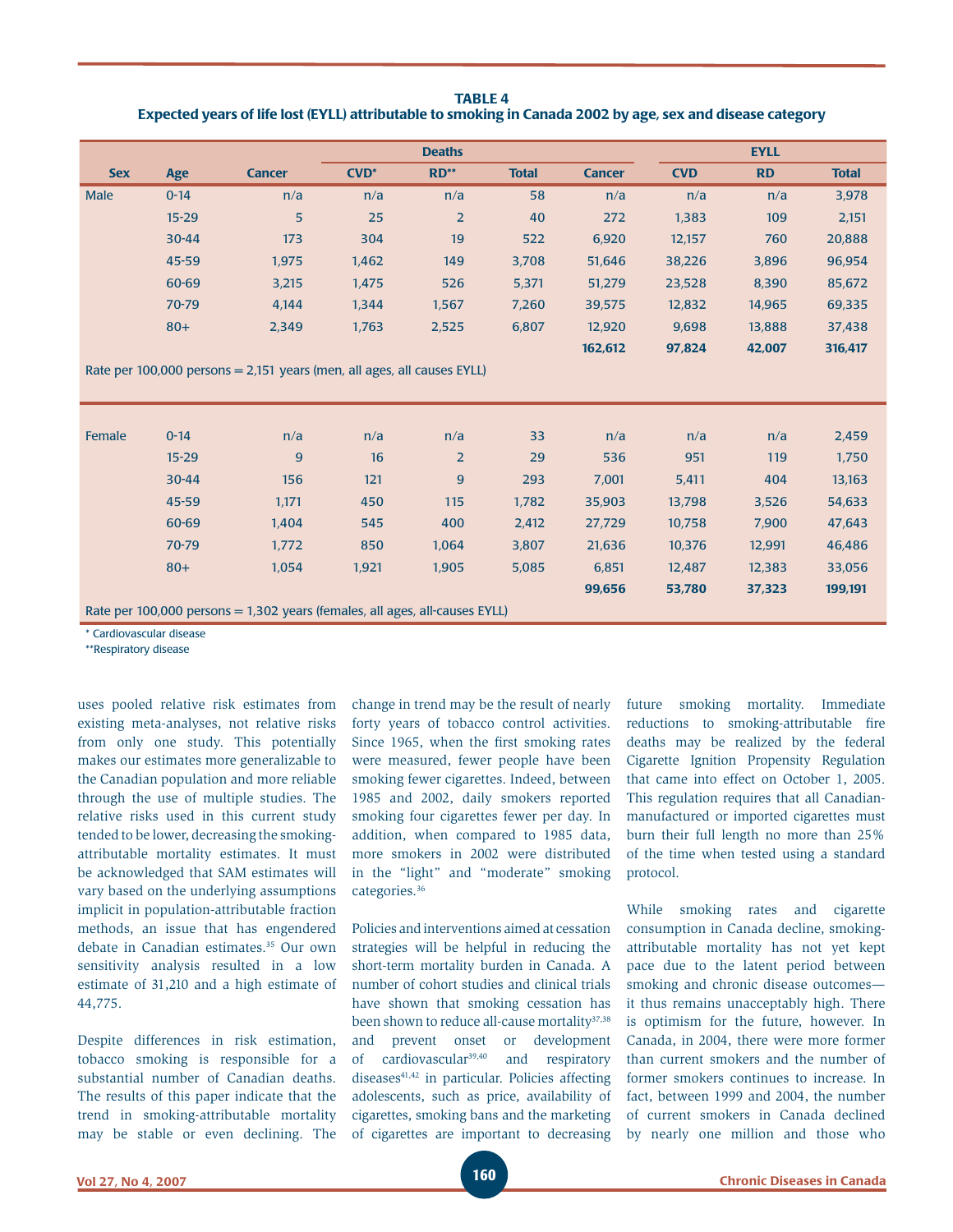continue to smoke are smoking much less than in the past. The benefit of this reduction in smoking prevalence will take some time to be reflected in estimates of smoking-attributable mortality. However, all of this activity, if continued (including government policies and cessation and prevention programs), will result in decreases in smoking-attributable deaths in the near future.

## **Acknowledgements**

This contribution was, in part, enabled by funding from various sources allocated to the Second Canadian Study on Social Costs of Substance Abuse, under the umbrella of the Canadian Centre on Substance Abuse.

## **References**

- 1. U.S.Department of Health and Human Services. The health consequences of smoking: a report of the Surgeon General. 2004. Atlanta, GA., Department of Health and Human Services, Centers for Disease Control and Prevention, National Center for Chronic Disease Prevention and Health Promotion, Office of Smoking and Health.
- 2. World Health Organization. World Health Report 2002: Reducing risks, promoting health life. 2002. Geneva, World Health Organization.
- 3. Makomaski Illing EM, Kaiserman MJ. Mortality attributable to tobacco use in Canada and its regions, 1998. Canadian Journal of Public Health 2004; 95:38-44.
- 4. Sterling TD, Rosenbaum WL, Weindam JJ. Risk attribution and tobacco-related deaths. American Journal of Epidemiology 1993; 138:128-139.
- 5. Malarcher AM, Schulman J, Epstein LA, Thun MJ, Mowery P, Pierce B et al. Methodological issues in estimating smoking-attributable mortality in the United States. American Journal of Epidemiology 2000; 152:573-584.
- 6. Gilmore J. Report of smoking in Canada, 1985 to 2001. Catalogue 82F0077XIE. 2002. Ottawa, Statistics Canada.
- 7. Health Canada. Smoking rates: Canadian Tobacco Use Monitoring Survey. Available at: www.hc-sc.gc.ca/hl-vs/tobac-tabac/res/ news-nouvelles/fs-if/ctums-esutc\_e.html. 2005.
- 8. English DR, Holman CDJ, Milne E, Winter MJ, Hulse GK, Codde G et al. The quantification of drug caused morbidity and mortality in Australia 1995. 1995. Canberra, Australia, Commonwealth Department of Human Services and Health.
- 9. Statistics Canada. Canadian Community Health Survey, Cycle 2.1. Ottawa, 2003. Catalogue 82M0013XCB
- 10. Statistics Canada. Causes of death. Ottawa, 2004. Catalogue 84208XIE
- 11. Tredaniel J, Boffetta P, Buiatti E, Saracci R, Hirsch A. Tobacco smoking and gastric cancer: review and meta-analysis. International Journal of Cancer 1997; 72(565):573.
- 12. Simonato L, Agudo A, Ahrens W, Benhamou E, Benhamou S, Boffetta P et al. Lung cancer and cigarette smoking in Europe: an update of risk estimates and an assessment of inter-country heterogeneity. International Journal of Cancer 2001; 91:876-887.
- 13. Plummer M, Herrero R, Franceschi S, Meijer CJ, Snijders P, Bosch FX et al. Smoking and cervical cancer: pooled analysis of the IARC multi-centric casecontrol study. Cancer Causes & Control 2003; 14:805-814.
- 14. Zeegers MP, Tan FE, Dorant E, van Den Brandt PA. The impact of characteristics of cigarette smoking on urinary tract cancer risk: a meta-analysis of epidemiologic studies. [Review] [87 refs]. Cancer 2000; 89(3):630-639.
- 15. Hunt JD, van der Hel OL, McMillan GP, Boffetta P, Brennan P. Renal cell carcinoma in relation to cigarette smoking: metaanalysis of 24 studies. International Journal of Cancer 2005; 114:101-108.
- 16. Brennan P, Bogillot O, Greiser E, Chang-Claude J, Wahrendorf J, Cordier S et al. The contribution of cigarette smoking to bladder cancer in women (pooled European data). Cancer Causes & Control 2001; 12:411-417.
- 17. Brennan P, Bogillot O, Cordier S, Greiser E, Schill W, Vineis P et al. Cigarette smoking and bladder cancer in men: a pooled analysis of 11 case-control studies. International Journal of Cancer 2000; 86:289-294.
- 18. Brownson RC, Novotny TE, Perry MC. Cigarette smoking and adult leukemia: a meta-analysis. Archives of Internal Medicine 1993; 153:469-475.
- 19. Law MR, Morris JK, Wald NJ. Environmental tobacco smoke exposure and ischaemic heart disease: an evaluation of the evidence. British Medical Journal 1997; 315(7114):973-980.
- 20. Law MR, Wald NJ. Environmental tobacco smoke and ischemic heart disease. Progress in Cardiovascular Diseases 2003; 46:31-38.
- 21. Single E, Robson L, Xie X, Rehm J. The costs of substance abuse in Canada. 1996. Ottawa, Canadian Centre on Substance Abuse.
- 22. Castles A, Adams EK, Melvin CL, Kelsch C, Boulton ML. Effects of smoking during pregnancy. Five meta-analyses. American Journal of Preventive Medicine 1999; 16(3):208-215.
- 23. Council of Canadian Fire Marshalls and Fire Commissioners. Fire Losses in Canada Annual Report, 2000. 2003. Council of Canadian Fire Marshals and Fire Commissioners.
- 24. Walter SD. The estimation of interpretation of attributable risk in health research. Biometrics 1976; 32:829-849.
- 25. Walter SD. Prevention of multifactorial disease. American Journal of Epidemiology 1980; 112:409-416.